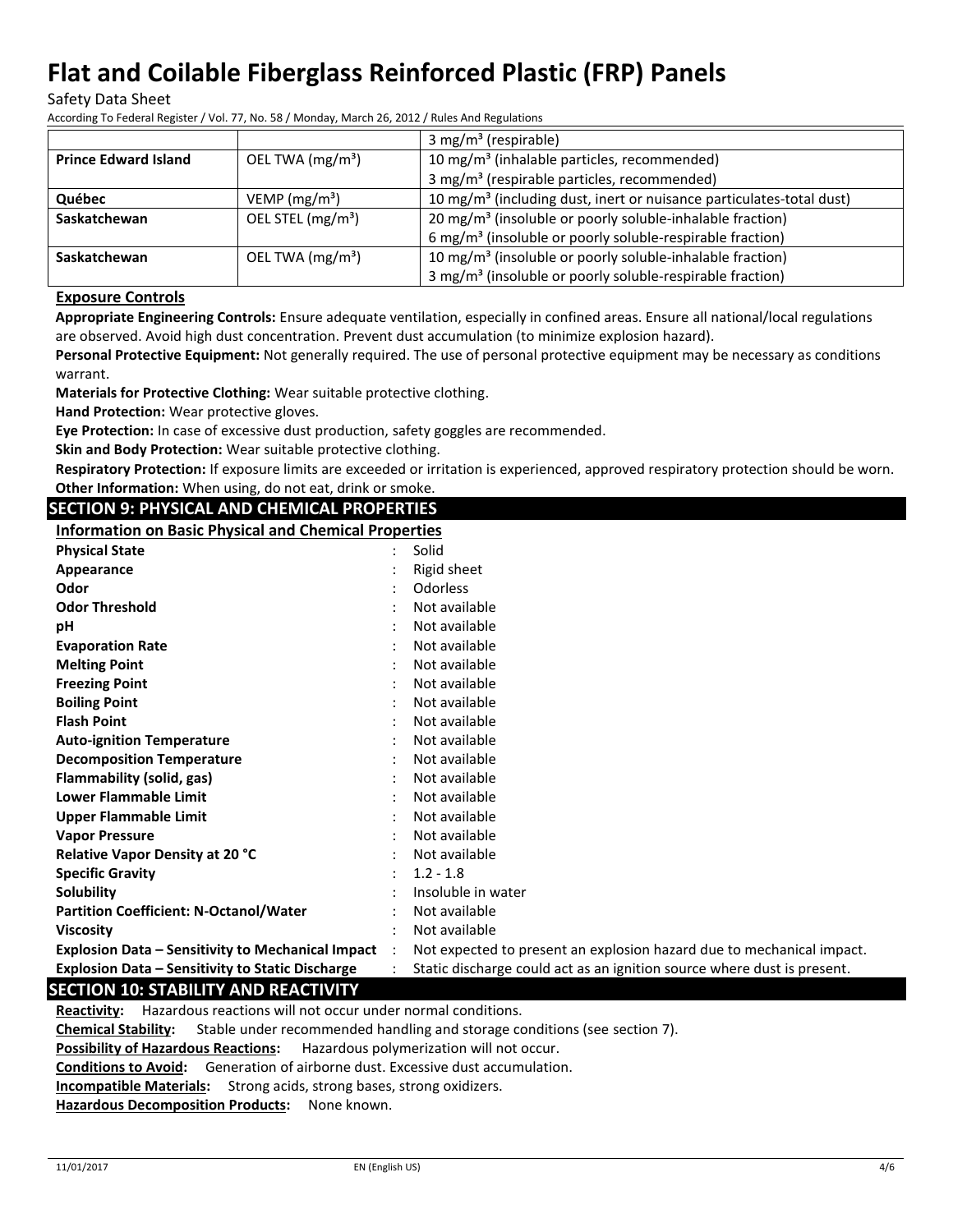# **Flat and Coilable Fiberglass Reinforced Plastic (FRP) Panels**

Safety Data Sheet

According To Federal Register / Vol. 77, No. 58 / Monday, March 26, 2012 / Rules And Regulations

## **SECTION 11: TOXICOLOGICAL INFORMATION**

## **Information on Toxicological Effects - Product**

**LD50 and LC50 Data:** Not available **Skin Corrosion/Irritation:** Not classified **Serious Eye Damage/Irritation:** Not classified **Respiratory or Skin Sensitization:** Not classified **Germ Cell Mutagenicity:** Not classified **Teratogenicity:** Not classified **Carcinogenicity:** Not classified **Specific Target Organ Toxicity (Repeated Exposure):** Not classified **Reproductive Toxicity:** Not classified **Specific Target Organ Toxicity (Single Exposure):** Not classified **Aspiration Hazard:** Not classified **Symptoms/Injuries After Inhalation:** Dust from this product may cause irritation to the respiratory tract. **Symptoms/Injuries After Skin Contact:** Prolonged contact with large amounts of dust may cause mechanical irritation. **Symptoms/Injuries After Eye Contact:** Eye contact with dust may cause mechanical irritation. **Symptoms/Injuries After Ingestion:** Not expected to be a primary route of exposure. **Chronic Symptoms:** This product contains polymers which bind the hazardous components and make inhalation unlikely. If fine dust should be produced, chronic inhalation may cause: reduced lung function, and inflammation. **Information on Toxicological Effects - Ingredient(s) LD50 and LC50 Data:** Not available **SECTION 12: ECOLOGICAL INFORMATION Toxicity Ecology - General:** Not classified. **Persistence and Degradability** Not established **Bioaccumulative Potential** Not established **Mobility in Soil** Not available **Other Adverse Effects Other Information:** Avoid release to the environment. **SECTION 13: DISPOSAL CONSIDERATIONS Waste Disposal Recommendations:** Dispose of waste material in accordance with all local, regional, national, provincial, territorial and international regulations. **Ecology – Waste Materials:** Avoid release to the environment. **SECTION 14: TRANSPORT INFORMATION In Accordance with DOT** Not regulated for transport **In Accordance with IMDG** Not regulated for transport **In Accordance with IATA** Not regulated for transport **In Accordance with TDG** Not regulated for transport **SECTION 15: REGULATORY INFORMATION US Federal Regulations** No additional information available. **US State Regulations Flat and Coilable Fiberglass Reinforced Plastic (FRP) Panels** California **-** Proposition 65 Warning: This product contains a chemical known to the State of California to cause cancer. **Canadian Regulations Acute Toxicity:** Not classified **Flat and Coilable Fiberglass Reinforced Plastic (FRP) Panels** WHMIS Classification **This is not a controlled product under WHMIS**. This product meets the definition of a "manufactured article" and is not subject to the regulations of the Hazardous Products Act.

This product has been classified in accordance with the hazard criteria of the Controlled Products Regulations (CPR) and the SDS contains all of the information required by CPR.